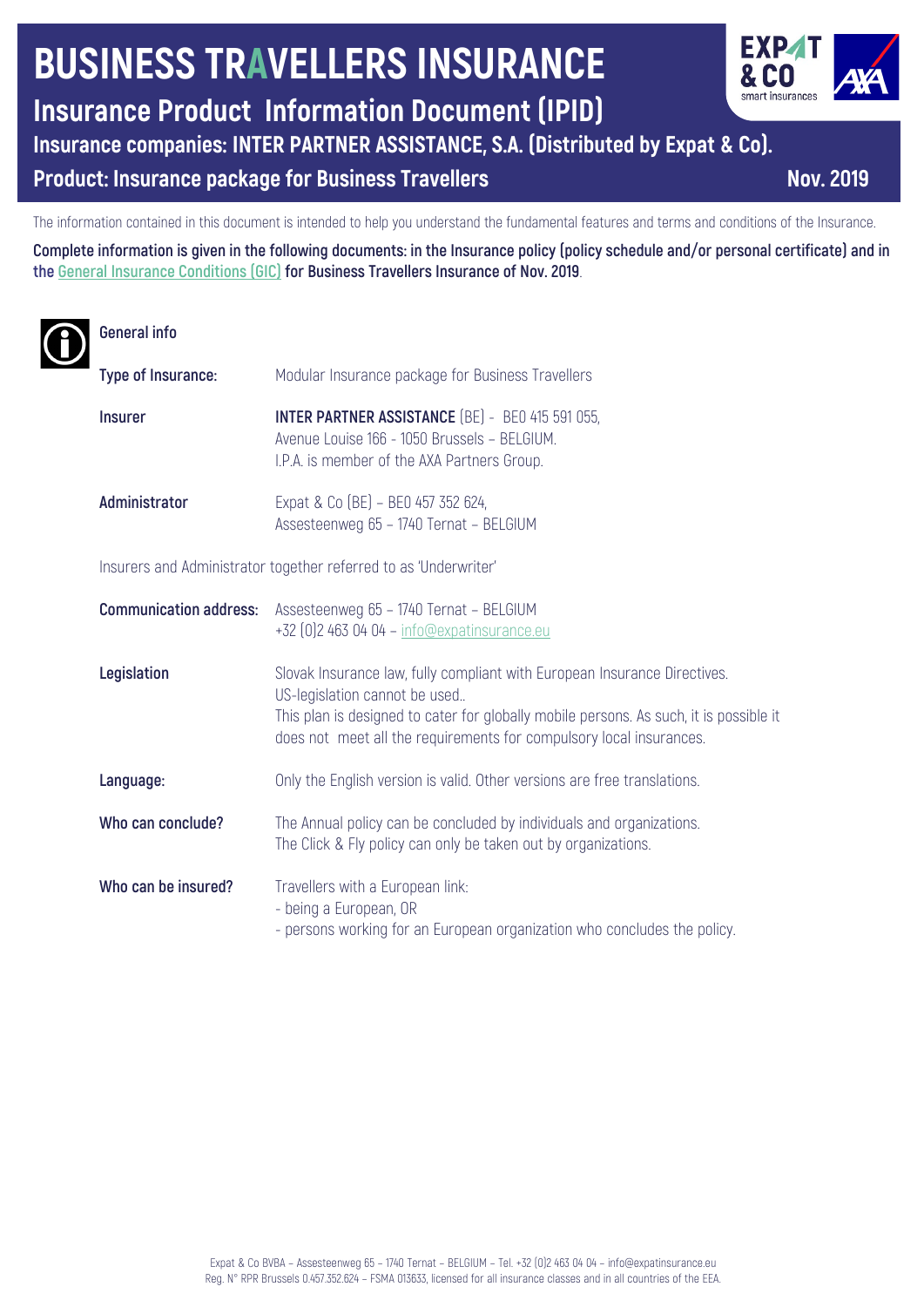

#### **What can be covered?**

- $\checkmark$  Module 1: Medical care (after Social Security, if any)
- (Inpatient, Outpatient costs as defined in the Benefits Guide in our GIC)
- $\checkmark$  Module 2: Assistance (Repatriation, early return, extended stay, legal assistance ...)
- $\checkmark$  Option 1: Travel discomfort (Cancellation, denied boarding, missed connection ...)
- $\checkmark$  Option 2: Baggage (theft/loss/damage, purchase first essentials)
- $\checkmark$  Option 3: Accidents (death, disability by accident)
- $\checkmark$  Option 4: Private Liability (non-contractual liability), Tenant liability (incl. Legal defence).

#### **What is not covered?**

- $\times$  Any illness/injury/event which occurred before the beginning of the insurance period
- **x** Direct/indirect involvement in war, invasions, riots, lock-outs, use of weapons, criminal acts,
- **x** Alcohol and drugs abuse. Active engagement in fights,
- **x** Recklessness, severe negligence. Dangerous sports, unless otherwise stated,
- **x** Pilots and air crew members, unless otherwise stated,
- **x** In case of sanctions against the country of nationality of the insured person or customer.
- **x Medical:** treatments that can wait until return to the home country
- **× Medical**: Vaccinations that should be taken before the trip
- **× Medical & Assistance**: Pregnancies after the 36<sup>th</sup> week (18<sup>th</sup> week if IVF or multiple birth)
- **x Travel discomfort**: changes in travel plans by the insured person
- **x Baggage** left unattended and/or confiscated
- **x Baggage**: cash and values, animals, fragile items
- **× Accidents:** attempted suicide
- **x Liability**: liability subject to a compulsory insurance
- **x Liability:** aircrafts, motor vehicles, boats>200 kg, drones>5 kg
- **x Liability:** hunting, horses
- $\times$  For the full list of exclusions see our GIC (Art. 7, 20, 33.1, 35, 38, 44, 48, 54, 57)

### **What are the limitations?**

**!** There is an overall annual limit and limits per cover depending the versions and options.

- **!** There can be a deductible for some costs. Please consult the Benefits Guide in our GIC.
- **!** War zones limited to 14 days after break out, except for health and assistance.
- **!** Winter and under water sports only covered in First version
- **! Medical care**: free choice of doctor/hospital, except in USA where we have a network in place.
- **! Cancellation insurance** is solely valid if concluded within 21 days of booking the travel arrangement.
- Contrary to the inception date of the travel cancellation option is valid as from policy issue date.
- **! Accidents**: reduction to 50% for insured persons over 70
- **! Accidents** : reduction to 50% for drivers < 25 years of motorcycles > 50 cc
- **! Liability:** decreased limits for US



#### **Possible settings**

- ] **Frequent travellers** are advised to take out the **Annual** version. They are covered 365/365 days abroad and without a travel register.
- ] For **non-frequent travellers** we have the **Click & Fly** version. This version can only be taken online. Click & Fly works with pre-paid travel credits. The organisation should take a minimum of 100 (non-transferable) travel credits per year. For every journey added in the online travel register, the system deducts credits depending the length of the journey, the area of cover. 1 day in Zone 1 is 1 credit, 1 day in Zone 2 is 2 credits, 1 day in Zone 3 is 3 credits.

 Once credited 80% of the pre-paid days, the organisation will be asked if they want to add new credits (per 100). Every extra bought credit is transferable in the future, until the policy is cancelled (build up credits are lost at end date of the policy).